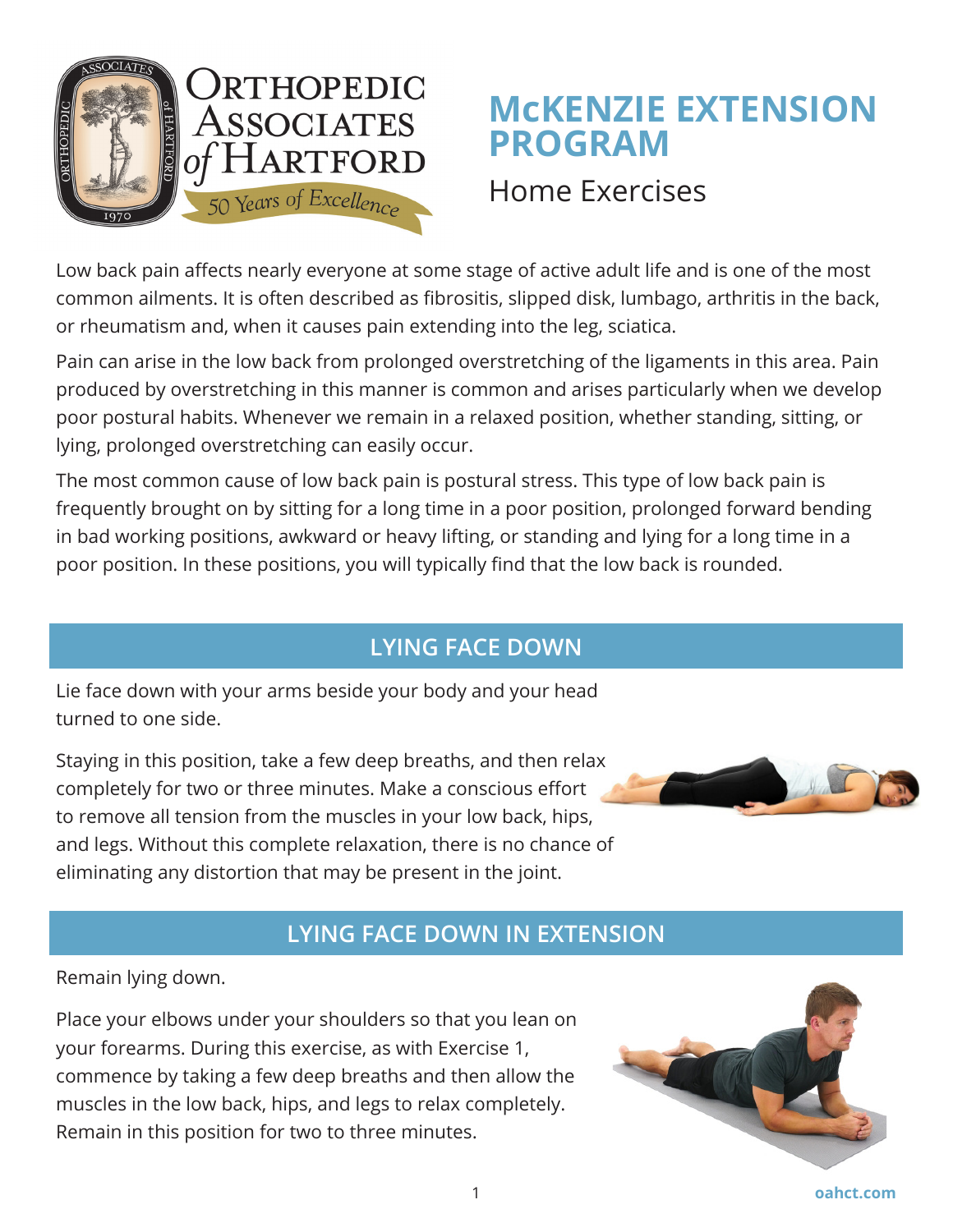#### **EXTENSION IN LYING**

Remain lying face down, and then place your hands under your shoulders in the press-up position.

As you straighten your elbows, push the top half of your body up as far as pain permits. It is important that you completely relax the pelvis, hips, and legs as you do this, and remember to keep breathing normally.

Keep your pelvis, hips, and legs hanging limp and allow your low back to sag.

Maintain this position for a second or two, then lower yourself to the starting position.

Repeat this movement cycle in a smooth rhythmical motion, extending your back as much as possible.



Repeat this exercise 10 times per session, and evenly spread six to eight sessions throughout your day.

#### **EXTENSION IN STANDING**

Stand upright with your feet slightly apart, then place your hands in the small of your back with the fingertips pointing backward so that they meet in the center of your spine.

Bend your trunk backward at the waist as far as you can, using your hands as a pivot point. It is important that you keep the knees straight as you do this.

Maintain this position for a second or two, then return to the starting position. Repeat this movement cycle, trying to bend backward a little further each time.